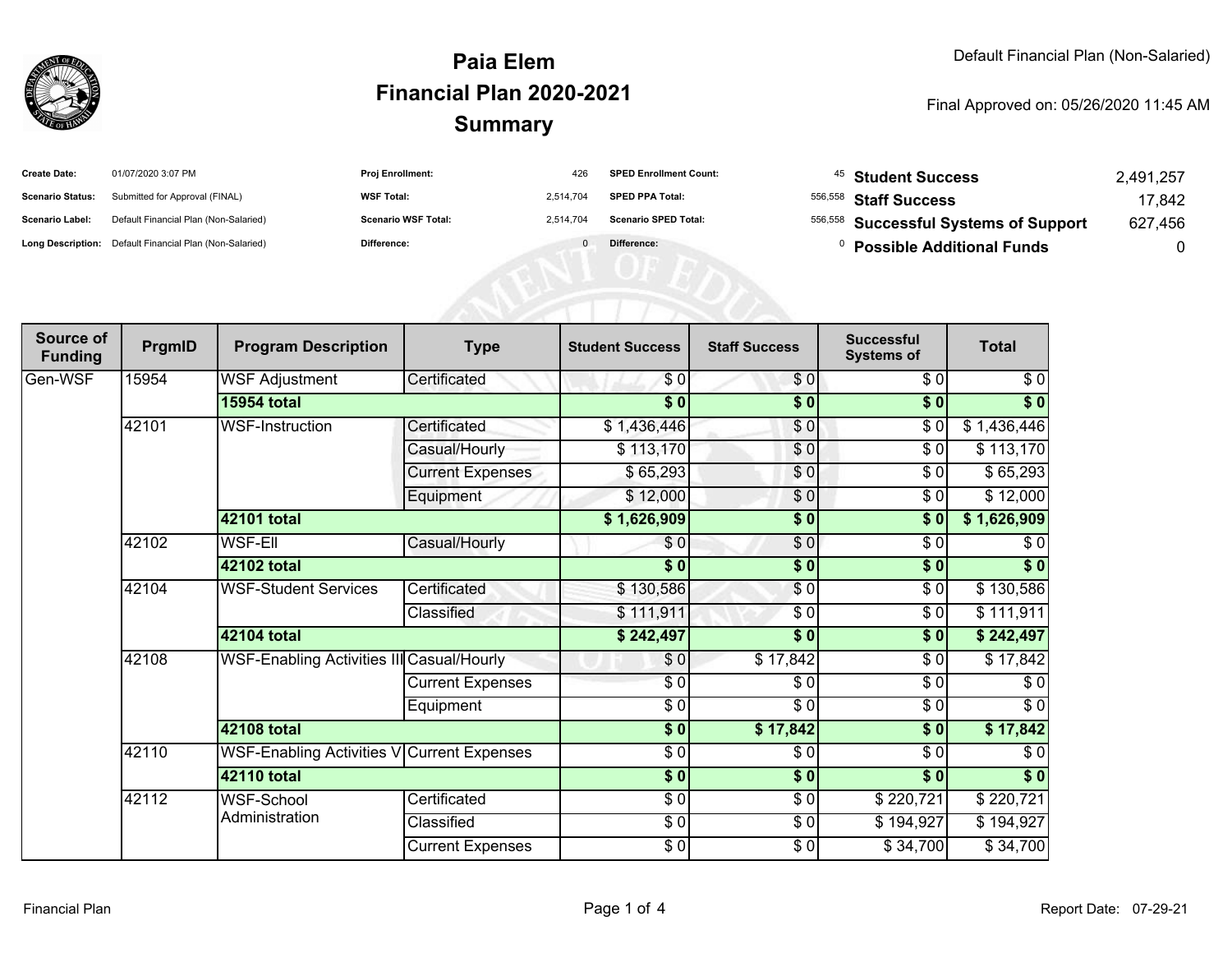

## **SummaryPaia ElemFinancial Plan 2020-2021**

Final Approved on: 05/26/2020 11:45 AM

| Source of<br><b>Funding</b> | PrgmID           | <b>Program Description</b>                     | <b>Type</b>             | <b>Student Success</b> | <b>Staff Success</b> | <b>Successful</b><br><b>Systems of</b> | <b>Total</b>     |     |
|-----------------------------|------------------|------------------------------------------------|-------------------------|------------------------|----------------------|----------------------------------------|------------------|-----|
| Gen-WSF                     | 42112            | <b>WSF-School</b><br>Administration            | Equipment               | $\overline{\$0}$       | $\sqrt{6}$           | $\overline{\$0}$                       | $\overline{\$0}$ |     |
|                             |                  | 42112 total                                    |                         | $\overline{\$0}$       | $\overline{\$0}$     | \$450,348                              | \$450,348        |     |
|                             | 42113            | <b>WSF-School Facility</b><br><b>Services</b>  | Classified              | \$0                    | $\overline{\$0}$     | \$149,559                              | \$149,559        |     |
|                             |                  |                                                | Casual/Hourly           | \$0                    | $\overline{\$0}$     | \$12,120                               | \$12,120         |     |
|                             |                  |                                                | <b>Current Expenses</b> | \$0                    | $\overline{\$0}$     | \$15,429                               | \$15,429         |     |
|                             |                  |                                                | Equipment               | \$0                    | $\overline{\$0}$     | $\overline{\$0}$                       | $\overline{\$0}$ |     |
|                             |                  | 42113 total                                    |                         | s <sub>0</sub>         | $\overline{\$0}$     | \$177,108                              | \$177,108        |     |
|                             | Gen-WSF          |                                                |                         | \$1,869,406            | \$17,842             | \$627,456                              | \$2,514,704      |     |
| Gen-SPED                    | 17101            | SPED Ppa - Instruction                         | Certificated            | \$391,758              | \$0                  | \$0                                    | \$391,758        |     |
|                             |                  |                                                | Classified              | \$103,302              | \$0                  | \$0                                    | \$103,302        |     |
|                             |                  |                                                | <b>Current Expenses</b> | \$61,498               | \$0                  | $\overline{\$0}$                       | \$61,498         |     |
|                             |                  | <b>17101 total</b>                             |                         | \$556,558              | $\overline{\$0}$     | $\overline{\textbf{S}^0}$              | \$556,558        |     |
|                             | 17131            | Special Education in<br><b>Regular Schools</b> | Certificated            | \$0                    | $\overline{\$0}$     | $\overline{\$0}$                       | $\overline{\$0}$ |     |
|                             |                  |                                                | Classified              | \$0                    | $\sqrt{0}$           | $\overline{\$0}$                       | $\overline{\$0}$ |     |
|                             |                  | <b>17131 total</b>                             |                         | $\overline{\bullet}$ 0 | $\overline{\$0}$     | $\overline{\$0}$                       | $\overline{\$0}$ |     |
|                             | Gen-SPED         |                                                |                         | \$556,558              | $\overline{\$0}$     | $\overline{\$0}$                       | \$556,558        |     |
| Gen-Categ                   | 16732            | <b>Hawaiian Immersion</b><br>Program           | Certificated            | \$65,293               | $\overline{\$0}$     | $\overline{\$0}$                       | \$65,293         |     |
|                             |                  | <b>16732 total</b>                             |                         | \$65,293               | $\overline{\$0}$     | $\overline{\$0}$                       | \$65,293         |     |
|                             |                  | 16807                                          | Hawaiian Studies        | Casual/Hourly          | \$0                  | $\sqrt{6}$                             | $\sqrt{6}$       | \$0 |
|                             |                  |                                                | <b>Current Expenses</b> | $\overline{\$0}$       | $\sqrt{6}$           | $\sqrt{6}$                             | $\overline{\$0}$ |     |
|                             |                  | <b>16807 total</b>                             |                         | $\overline{\$0}$       | $\sqrt{6}$           | $\sqrt{6}$                             | \$0              |     |
|                             | <b>Gen-Categ</b> |                                                |                         | \$65,293               | $\overline{\$0}$     | $\overline{\$0}$                       | \$65,293         |     |
| Federal                     | 18902            | <b>ESEA Title I-Schools</b>                    | Certificated            | $\sqrt{6}$             | $\sqrt{6}$           | $\overline{\$0}$                       | $\overline{\$0}$ |     |
|                             |                  |                                                | Casual/Hourly           | $\overline{60}$        | $\overline{\$0}$     | $\sqrt{6}$                             | $\overline{30}$  |     |
|                             |                  |                                                | <b>Current Expenses</b> | $\overline{60}$        | $\sqrt{6}$           | $\overline{\$0}$                       | $\sqrt{6}$       |     |
|                             |                  |                                                | Equipment               | $\overline{60}$        | $\sqrt{6}$           | $\sqrt{6}$                             | $\overline{\$0}$ |     |
|                             |                  | 18902 total                                    |                         | \$0                    | \$0                  | \$0                                    | \$0              |     |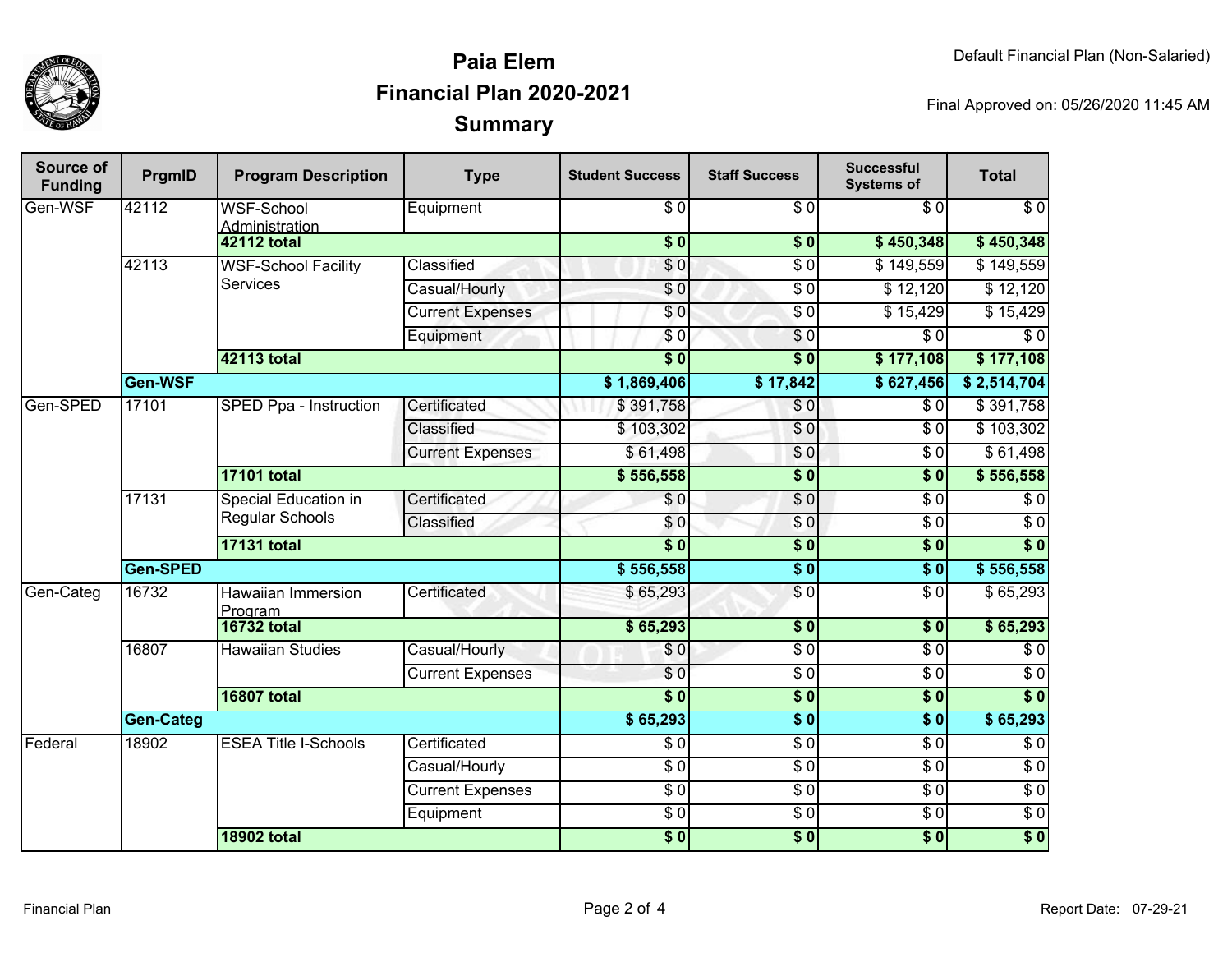

## **SummaryPaia ElemFinancial Plan 2020-2021**

Final Approved on: 05/26/2020 11:45 AM

| Source of<br><b>Funding</b> | PrgmID         | <b>Program Description</b>                           | <b>Type</b>             | <b>Student Success</b> | <b>Staff Success</b> | <b>Successful</b><br><b>Systems of</b> | <b>Total</b>     |
|-----------------------------|----------------|------------------------------------------------------|-------------------------|------------------------|----------------------|----------------------------------------|------------------|
| Federal                     | 18935          | <b>ESEA Title I-Parent</b><br>Engagement             | <b>Current Expenses</b> | \$0                    | \$0                  | \$0                                    | \$0              |
|                             |                | <b>18935 total</b>                                   |                         | $\overline{\$0}$       | \$0                  | s <sub>0</sub>                         | \$0              |
|                             | 19978          | Impact Aid-WSF                                       | <b>Current Expenses</b> | \$0                    | \$0                  | $\overline{\$0}$                       | $\overline{\$0}$ |
|                             |                | <b>19978 total</b>                                   |                         | \$0                    | \$0                  | \$0                                    | $\sqrt{6}$       |
|                             | 20659          | Essa Title IIa Prof Dev-<br><b>OCISS</b>             | Casual/Hourly           | \$0                    | \$0                  | \$0                                    | $\overline{\$0}$ |
|                             |                | <b>20659 total</b>                                   |                         | \$0                    | $\frac{1}{2}$        | \$0                                    | \$0              |
|                             | 20697          | Essa Title IIa Prof Dev                              | Casual/Hourly           | \$0                    | $\frac{6}{3}$        | $\sqrt{6}$                             | $\sqrt{6}$       |
|                             |                | <b>20697 total</b>                                   |                         | $\overline{\$0}$       | \$0                  | \$0                                    | \$0              |
|                             | 20698          | Essa Title IIa Support<br>New Tchr & Prin            | Casual/Hourly           | \$0                    | $\frac{6}{3}$        | $\sqrt{6}$                             | $\sqrt{6}$       |
|                             |                | <b>20698 total</b>                                   |                         | \$0                    | $\overline{\$0}$     | $\overline{\$0}$                       | $\overline{\$0}$ |
|                             | Federal        |                                                      |                         | \$0                    | $\overline{\$0}$     | $\overline{\$0}$                       | $\sqrt{6}$       |
| Special                     | 19061          | DOD-Survey Card<br>Incentive                         | <b>Current Expenses</b> | \$0                    | \$0                  | \$0                                    | $\sqrt{6}$       |
|                             |                | <b>19061 total</b>                                   |                         | $\overline{\$0}$       | \$0                  | \$0                                    | \$0              |
|                             | 19062          | <b>DOD-Fed Connected</b><br><b>Student Incentive</b> | <b>Current Expenses</b> | $\overline{\$0}$       | \$0                  | $\overline{\$0}$                       | $\overline{\$0}$ |
|                             |                | <b>19062 total</b>                                   |                         | $\sqrt{6}$             | $\frac{1}{2}$        | \$0                                    | \$0              |
|                             | <b>Special</b> |                                                      |                         | \$0                    | \$0                  | $\sqrt{6}$                             | $\sqrt{6}$       |
| <b>Grand Total</b>          |                |                                                      |                         | \$2,491,257            | \$17,842             | \$627,456                              | \$3,136,555      |